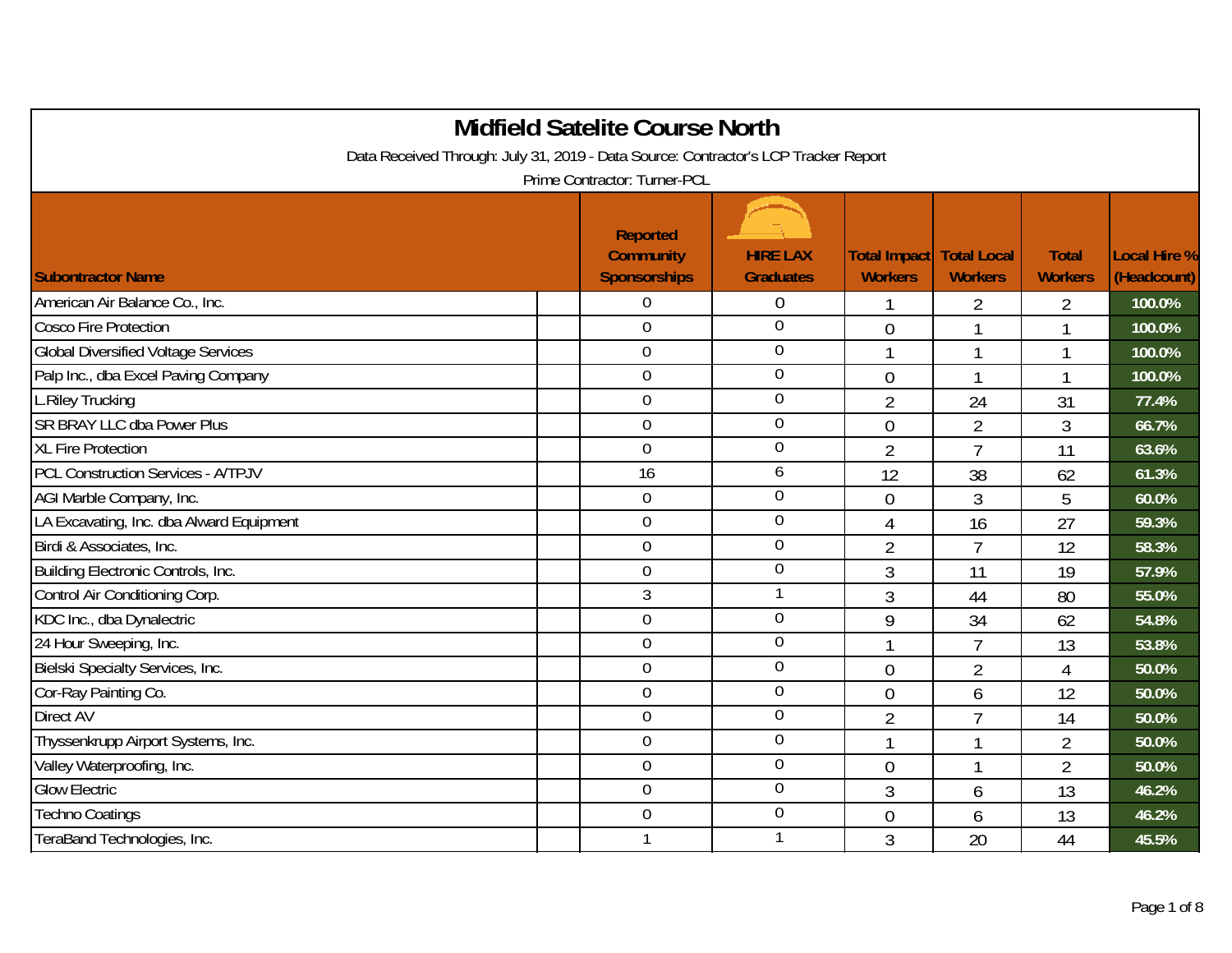| <b>Midfield Satelite Course North</b><br>Data Received Through: July 31, 2019 - Data Source: Contractor's LCP Tracker Report<br>Prime Contractor: Turner-PCL |  |                                                            |                                     |                                       |                                      |                                |                                    |  |  |  |
|--------------------------------------------------------------------------------------------------------------------------------------------------------------|--|------------------------------------------------------------|-------------------------------------|---------------------------------------|--------------------------------------|--------------------------------|------------------------------------|--|--|--|
| <b>Subontractor Name</b>                                                                                                                                     |  | <b>Reported</b><br><b>Community</b><br><b>Sponsorships</b> | <b>HIRE LAX</b><br><b>Graduates</b> | <b>Total Impact</b><br><b>Workers</b> | <b>Total Local</b><br><b>Workers</b> | <b>Total</b><br><b>Workers</b> | <b>Local Hire %</b><br>(Headcount) |  |  |  |
| CSI Electrical Contractors, Inc.                                                                                                                             |  | $\mathbf 0$                                                | $\boldsymbol{0}$                    | $\overline{2}$                        | $\overline{7}$                       | 16                             | 43.8%                              |  |  |  |
| California Earth Transport, Inc.                                                                                                                             |  | $\mathbf 0$                                                | $\overline{0}$                      | 13                                    | 69                                   | 158                            | 43.7%                              |  |  |  |
| GEC <sub>2</sub>                                                                                                                                             |  | $\boldsymbol{0}$                                           | $\mathbf 0$                         | 9                                     | 45                                   | 104                            | 43.3%                              |  |  |  |
| Courtney Inc.                                                                                                                                                |  | $\mathbf 0$                                                | $\theta$                            | $\overline{0}$                        | $\overline{3}$                       | $\overline{7}$                 | 42.9%                              |  |  |  |
| <b>SE Pipeline Construction</b>                                                                                                                              |  | $\mathbf 0$                                                | $\overline{0}$                      | $\overline{2}$                        | 9                                    | 21                             | 42.9%                              |  |  |  |
| West Coast Firestopping, Inc.                                                                                                                                |  | $\mathbf 0$                                                | $\overline{0}$                      | $\overline{2}$                        | 6                                    | 14                             | 42.9%                              |  |  |  |
| Zolnay Insulation, Inc.                                                                                                                                      |  | $\mathbf 0$                                                | $\theta$                            | $\overline{0}$                        | 8                                    | 19                             | 42.1%                              |  |  |  |
| ISEC, Inc.                                                                                                                                                   |  | $\mathbf{1}$                                               | -1                                  | 12                                    | 41                                   | 98                             | 41.8%                              |  |  |  |
| Safe Scaffolding                                                                                                                                             |  | $\mathbf 0$                                                | $\mathbf 0$                         | 5                                     | 12                                   | 29                             | 41.4%                              |  |  |  |
| Borbon, Inc.                                                                                                                                                 |  | $\mathbf 0$                                                | $\overline{0}$                      | $\overline{4}$                        | 18                                   | 44                             | 40.9%                              |  |  |  |
| Alert Insulation Co., Inc.                                                                                                                                   |  | $\overline{0}$                                             | $\overline{0}$                      | $\mathbf{1}$                          | 8                                    | 20                             | 40.0%                              |  |  |  |
| Conti Corporation                                                                                                                                            |  | $\mathbf 0$                                                | $\mathbf 0$                         | $\overline{0}$                        | 6                                    | 15                             | 40.0%                              |  |  |  |
| <b>Comet Electric</b>                                                                                                                                        |  | $\mathbf 0$                                                | $\mathbf 0$                         | $\mathbf{1}$                          | 15                                   | 38                             | 39.5%                              |  |  |  |
| San-Mar Construction Co., Inc.                                                                                                                               |  | 3                                                          | $\overline{0}$                      | $\overline{4}$                        | 36                                   | 92                             | 39.1%                              |  |  |  |
| <b>Top End Constructors</b>                                                                                                                                  |  | $\mathbf 0$                                                | $\mathbf 0$                         | $\overline{0}$                        | 12                                   | 31                             | 38.7%                              |  |  |  |
| Helix Electric, Inc.                                                                                                                                         |  | $\mathbf{1}$                                               | $\mathbf{1}$                        | 16                                    | 99                                   | 256                            | 38.7%                              |  |  |  |
| Infinity Drywall Contracting, Inc.                                                                                                                           |  | $\mathbf{1}$                                               | 1                                   | $\theta$                              | 5                                    | 13                             | 38.5%                              |  |  |  |
| R&R Masonry, Inc.                                                                                                                                            |  | $\mathbf 0$                                                | $\mathbf 0$                         | $\overline{2}$                        | 12                                   | 32                             | 37.5%                              |  |  |  |
| Rosendin Electric Inc                                                                                                                                        |  | $\mathbf 0$                                                | $\mathbf 0$                         | $\mathbf{1}$                          | $\mathfrak{Z}$                       | 8                              | 37.5%                              |  |  |  |
| Alameda Construction Services, Inc.                                                                                                                          |  | $\mathbf 0$                                                | $\mathbf 0$                         | 3                                     | 10                                   | 27                             | 37.0%                              |  |  |  |
| Murrco Construction, Inc.                                                                                                                                    |  | $\overline{2}$                                             | $\mathbf 0$                         | $\mathfrak{Z}$                        | 17                                   | 46                             | 37.0%                              |  |  |  |
| <b>Taft Electric Company</b>                                                                                                                                 |  | $\mathbf 0$                                                | $\mathbf 0$                         | $\overline{7}$                        | 18                                   | 49                             | 36.7%                              |  |  |  |
| Vellutini Corp dba Royal Electric Company                                                                                                                    |  | $\mathbf 0$                                                | $\mathbf 0$                         | $\mathbf{1}$                          | 11                                   | 30                             | 36.7%                              |  |  |  |
| Blue Iron Foundations & Shoring LLC                                                                                                                          |  | $\mathbf 0$                                                | $\mathbf 0$                         | $\overline{2}$                        | 4                                    | 11                             | 36.4%                              |  |  |  |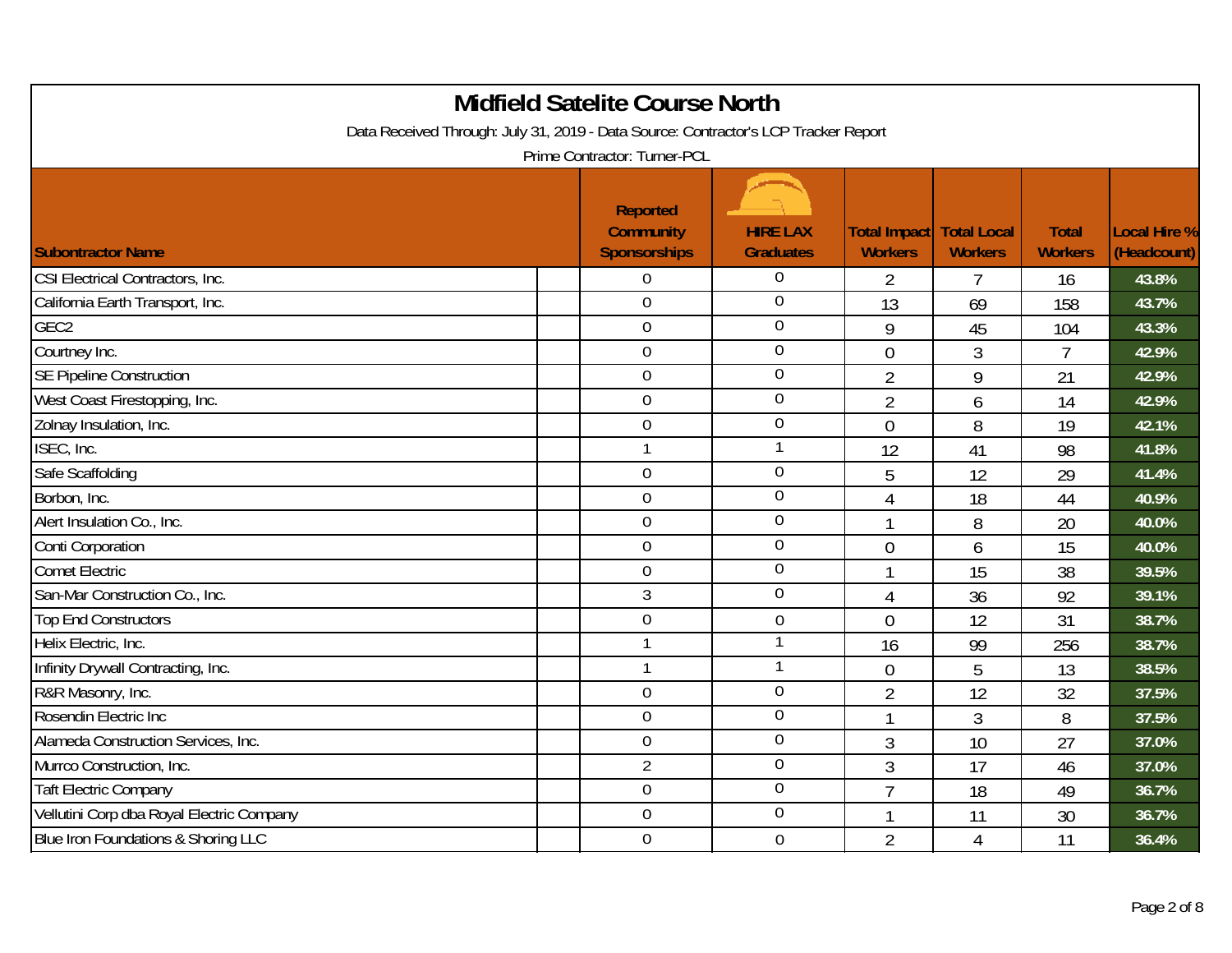| <b>Midfield Satelite Course North</b><br>Data Received Through: July 31, 2019 - Data Source: Contractor's LCP Tracker Report<br>Prime Contractor: Turner-PCL |                                                            |                                     |                                       |                                      |                                |                             |  |  |  |
|--------------------------------------------------------------------------------------------------------------------------------------------------------------|------------------------------------------------------------|-------------------------------------|---------------------------------------|--------------------------------------|--------------------------------|-----------------------------|--|--|--|
| <b>Subontractor Name</b>                                                                                                                                     | <b>Reported</b><br><b>Community</b><br><b>Sponsorships</b> | <b>HIRE LAX</b><br><b>Graduates</b> | <b>Total Impact</b><br><b>Workers</b> | <b>Total Local</b><br><b>Workers</b> | <b>Total</b><br><b>Workers</b> | Local Hire %<br>(Headcount) |  |  |  |
| Pan-Pacific Mechanical                                                                                                                                       | $\mathbf 0$                                                | $\overline{0}$                      | $\overline{0}$                        | 8                                    | 22                             | 36.4%                       |  |  |  |
| South Coast Specialty Construction                                                                                                                           | $\overline{0}$                                             | $\overline{0}$                      | $\overline{0}$                        | 4                                    | 11                             | 36.4%                       |  |  |  |
| Tahlequah Steel                                                                                                                                              | $\mathbf 0$                                                | $\mathbf 0$                         | 5                                     | 18                                   | 50                             | 36.0%                       |  |  |  |
| Martinez Steel Corporation                                                                                                                                   | $\mathbf 0$                                                | $\mathbf 0$                         | $\mathbf{1}$                          | 29                                   | 81                             | 35.8%                       |  |  |  |
| Coast Insulation Contractor, Inc. dba Coast Building Products                                                                                                | $\overline{0}$                                             | $\overline{0}$                      | $\theta$                              | 5                                    | 14                             | 35.7%                       |  |  |  |
| Steve Bubalo Construction Co.                                                                                                                                | $\overline{2}$                                             | $\mathbf 0$                         | 4                                     | 12                                   | 34                             | 35.3%                       |  |  |  |
| Diversified Production Services, Inc.                                                                                                                        | $\mathbf 0$                                                | $\mathbf 0$                         | $\overline{4}$                        | 8                                    | 23                             | 34.8%                       |  |  |  |
| PCL Construction B- Tunnel/Concrete                                                                                                                          | $\overline{0}$                                             | $\mathbf 0$                         | $\overline{4}$                        | 10                                   | 29                             | 34.5%                       |  |  |  |
| RJ&J Construction, Inc.                                                                                                                                      | $\mathbf 0$                                                | $\mathbf 0$                         | 3                                     | 10                                   | 29                             | 34.5%                       |  |  |  |
| Environmental Construction Group, Inc.                                                                                                                       | $\overline{0}$                                             | $\overline{0}$                      |                                       | 11                                   | 32                             | 34.4%                       |  |  |  |
| NorthStar Contracting Group, Inc.                                                                                                                            | $\mathbf 0$                                                | $\overline{0}$                      | $\mathbf 0$                           | 12                                   | 35                             | 34.3%                       |  |  |  |
| Saddleback Waterproofing                                                                                                                                     | $\mathbf 0$                                                | $\mathbf 0$                         | $\overline{2}$                        | 12                                   | 35                             | 34.3%                       |  |  |  |
| Anning-Johnson Company                                                                                                                                       | $\mathbf{1}$                                               | $\mathbf 0$                         | 5                                     | 17                                   | 50                             | 34.0%                       |  |  |  |
| Penhall Company                                                                                                                                              | $\overline{0}$                                             | $\mathbf 0$                         | $\overline{2}$                        | 22                                   | 65                             | 33.8%                       |  |  |  |
| <b>Granite Construction Company</b>                                                                                                                          | $\overline{4}$                                             | 1                                   | 25                                    | 108                                  | 321                            | 33.6%                       |  |  |  |
| Corradini Corp                                                                                                                                               | $\overline{0}$                                             | $\mathbf 0$                         |                                       | 4                                    | 12                             | 33.3%                       |  |  |  |
| <b>Farwest Insulation Contracting</b>                                                                                                                        | $\mathbf 0$                                                | $\overline{0}$                      | $\overline{2}$                        | 3                                    | 9                              | 33.3%                       |  |  |  |
| McDonough Construction Rentals, Inc.                                                                                                                         | $\overline{0}$                                             | $\mathbf 0$                         | $\overline{0}$                        | 6                                    | 18                             | 33.3%                       |  |  |  |
| Northwest Excavating, Inc.                                                                                                                                   | $\mathbf 0$                                                | $\mathbf 0$                         | $\overline{0}$                        | 1                                    | 3                              | 33.3%                       |  |  |  |
| Upland Contracting, Inc.                                                                                                                                     | $\overline{0}$                                             | $\mathbf 0$                         | $\overline{0}$                        | $\overline{2}$                       | 6                              | 33.3%                       |  |  |  |
| Gonsalves & Santucci dba Conco                                                                                                                               | 3                                                          |                                     | 13                                    | 115                                  | 348                            | 33.0%                       |  |  |  |
| Crown Fence Co.                                                                                                                                              | $\mathbf 0$                                                | $\boldsymbol{0}$                    |                                       | 14                                   | 43                             | 32.6%                       |  |  |  |
| Best Contracting Services, Inc.                                                                                                                              | $\mathbf 0$                                                | $\boldsymbol{0}$                    | 8                                     | 53                                   | 163                            | 32.5%                       |  |  |  |
| <b>NOR-CAL Pipeline Services</b>                                                                                                                             | $\mathbf 0$                                                | $\overline{0}$                      | $\overline{2}$                        | 19                                   | 59                             | 32.2%                       |  |  |  |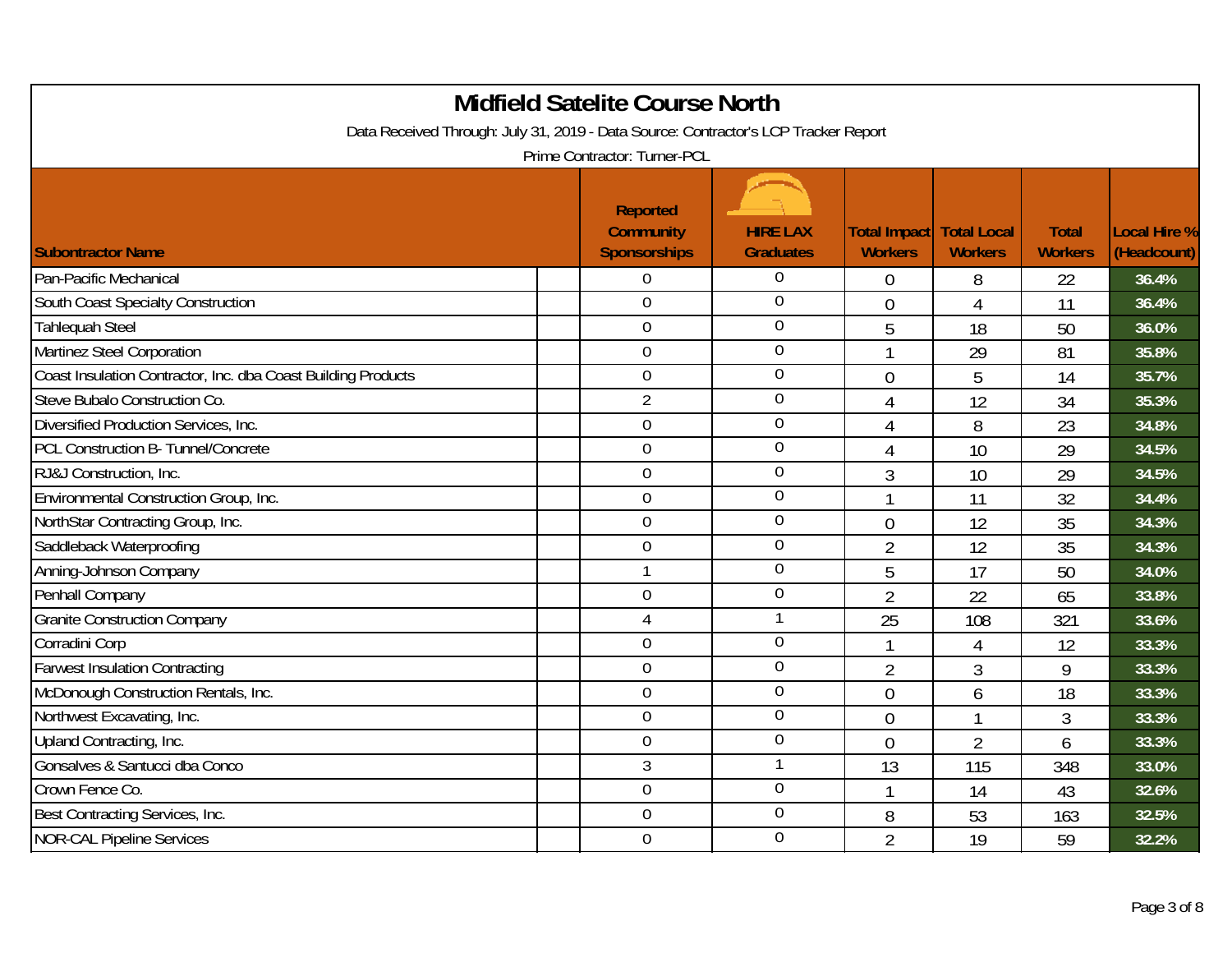| <b>Midfield Satelite Course North</b><br>Data Received Through: July 31, 2019 - Data Source: Contractor's LCP Tracker Report<br>Prime Contractor: Turner-PCL |                                                            |                                     |                                                   |                |                                |                             |  |  |  |  |
|--------------------------------------------------------------------------------------------------------------------------------------------------------------|------------------------------------------------------------|-------------------------------------|---------------------------------------------------|----------------|--------------------------------|-----------------------------|--|--|--|--|
| <b>Subontractor Name</b>                                                                                                                                     | <b>Reported</b><br><b>Community</b><br><b>Sponsorships</b> | <b>HIRE LAX</b><br><b>Graduates</b> | <b>Total Impact Total Local</b><br><b>Workers</b> | <b>Workers</b> | <b>Total</b><br><b>Workers</b> | Local Hire %<br>(Headcount) |  |  |  |  |
| Cowelco                                                                                                                                                      | $\mathbf{1}$                                               | $\overline{0}$                      | $\overline{2}$                                    | 9              | 28                             | 32.1%                       |  |  |  |  |
| Muhlhauser Steel, Inc.                                                                                                                                       | $\overline{0}$                                             | $\overline{0}$                      | $\overline{2}$                                    | 18             | 56                             | 32.1%                       |  |  |  |  |
| Mike Zarp, Inc.                                                                                                                                              | $\mathbf 0$                                                | $\boldsymbol{0}$                    | 3                                                 | 13             | 41                             | 31.7%                       |  |  |  |  |
| Premier Tile & Marble                                                                                                                                        | $\overline{0}$                                             | $\overline{0}$                      | $\overline{1}$                                    | 10             | 32                             | 31.3%                       |  |  |  |  |
| McGuire Contracting, Inc.                                                                                                                                    | $\overline{2}$                                             |                                     | 8                                                 | 63             | 202                            | 31.2%                       |  |  |  |  |
| <b>Wolverine Fire Protection Co</b>                                                                                                                          | $\overline{4}$                                             | $\overline{4}$                      | 6                                                 | 17             | 55                             | 30.9%                       |  |  |  |  |
| Malcolm Drilling Co., Inc.                                                                                                                                   | $\overline{0}$                                             | $\mathbf 0$                         | 4                                                 | 20             | 65                             | 30.8%                       |  |  |  |  |
| Otis Elevator Company                                                                                                                                        | $\mathbf 0$                                                | $\overline{0}$                      | $\overline{4}$                                    | 31             | 101                            | 30.7%                       |  |  |  |  |
| <b>Concrete Coring Company</b>                                                                                                                               | $\mathbf 0$                                                | $\boldsymbol{0}$                    | $\mathbf{1}$                                      | $\overline{7}$ | 23                             | 30.4%                       |  |  |  |  |
| Gerdau Reinforcing Steel                                                                                                                                     | $\overline{4}$                                             | $\mathbf 0$                         | 9                                                 | 47             | 157                            | 29.9%                       |  |  |  |  |
| Bagatelos Glass Systems, Inc.                                                                                                                                | 3                                                          | $\mathbf{1}$                        | $\mathbf{1}$                                      | 13             | 44                             | 29.5%                       |  |  |  |  |
| <b>LNA Concrete Structures, Inc.</b>                                                                                                                         | $\overline{0}$                                             | $\mathbf 0$                         | $\mathfrak{Z}$                                    | 8              | 28                             | 28.6%                       |  |  |  |  |
| Machado & Sons Construction, Inc.                                                                                                                            | $\mathbf 0$                                                | $\overline{0}$                      | $\mathbf{1}$                                      | $\overline{2}$ | $\overline{7}$                 | 28.6%                       |  |  |  |  |
| Performance Contracting, Inc.                                                                                                                                | $\overline{0}$                                             | $\mathbf 0$                         | 27                                                | 88             | 310                            | 28.4%                       |  |  |  |  |
| <b>Griffith Company</b>                                                                                                                                      | $\overline{2}$                                             | $\mathbf 0$                         | 12                                                | 60             | 212                            | 28.3%                       |  |  |  |  |
| Southwest Steel of California, Inc.                                                                                                                          | $\mathbf 0$                                                | $\mathbf 0$                         | $\overline{\mathbf{1}}$                           | 16             | 57                             | 28.1%                       |  |  |  |  |
| <b>Shoring Engineers</b>                                                                                                                                     | $\overline{0}$                                             | $\overline{0}$                      | $\overline{4}$                                    | 39             | 139                            | 28.1%                       |  |  |  |  |
| Karcher Interiors Systems, Inc.                                                                                                                              | $\overline{2}$                                             | $\overline{2}$                      | $\mathbf{1}$                                      | 4              | 15                             | 26.7%                       |  |  |  |  |
| Bryton Engineering & Grading, Inc. dba Premiere                                                                                                              | $\overline{0}$                                             | $\overline{0}$                      | $\mathbf{1}$                                      | 8              | 31                             | 25.8%                       |  |  |  |  |
| A Power Sweeping, Inc.                                                                                                                                       | $\mathbf 0$                                                | $\overline{0}$                      | $\overline{0}$                                    | 1              | 4                              | 25.0%                       |  |  |  |  |
| Crown Corr, Inc.                                                                                                                                             | $\overline{0}$                                             | $\mathbf 0$                         | $\overline{2}$                                    | 8              | 32                             | 25.0%                       |  |  |  |  |
| Kellar Sweeping, Inc.                                                                                                                                        | $\mathbf 0$                                                | $\overline{0}$                      | $\theta$                                          | $\mathbf{1}$   | 4                              | 25.0%                       |  |  |  |  |
| KM3N-B dba Terra-Petra                                                                                                                                       | $\mathbf 0$                                                | $\theta$                            | $\theta$                                          | $\mathbf{1}$   | 4                              | 25.0%                       |  |  |  |  |
| <b>PG Cutting Services</b>                                                                                                                                   | $\mathbf{1}$                                               | $\overline{0}$                      | $\overline{0}$                                    | $\overline{2}$ | 8                              | 25.0%                       |  |  |  |  |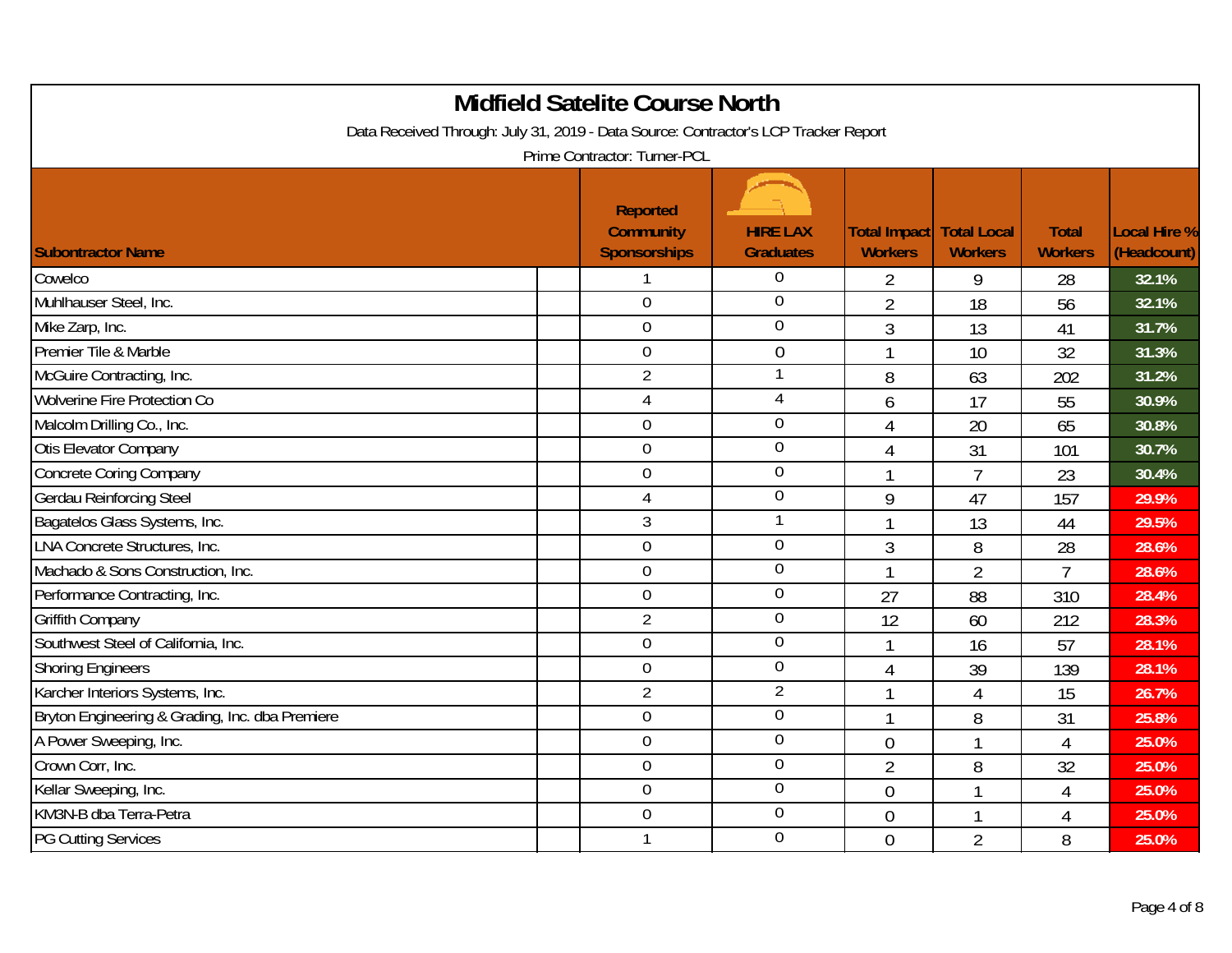| <b>Midfield Satelite Course North</b><br>Data Received Through: July 31, 2019 - Data Source: Contractor's LCP Tracker Report<br>Prime Contractor: Turner-PCL |  |                                                            |                                     |                                            |                |                                |                             |  |  |  |
|--------------------------------------------------------------------------------------------------------------------------------------------------------------|--|------------------------------------------------------------|-------------------------------------|--------------------------------------------|----------------|--------------------------------|-----------------------------|--|--|--|
| <b>Subontractor Name</b>                                                                                                                                     |  | <b>Reported</b><br><b>Community</b><br><b>Sponsorships</b> | <b>HIRE LAX</b><br><b>Graduates</b> | Total Impact Total Local<br><b>Workers</b> | <b>Workers</b> | <b>Total</b><br><b>Workers</b> | Local Hire %<br>(Headcount) |  |  |  |
| Silverado Tile and Stone, Inc.                                                                                                                               |  | $\overline{0}$                                             | $\theta$                            | $\overline{0}$                             | 3              | 12                             | 25.0%                       |  |  |  |
| Sterndahl Enterprises, Inc.                                                                                                                                  |  | $\mathbf 0$                                                | $\overline{0}$                      | $\overline{2}$                             | 10             | 40                             | 25.0%                       |  |  |  |
| Throop Lightweight Fill, Inc.                                                                                                                                |  | $\mathbf 0$                                                | $\boldsymbol{0}$                    | $\overline{0}$                             | 1              | 4                              | 25.0%                       |  |  |  |
| Traffic Management, Inc.                                                                                                                                     |  | $\overline{0}$                                             | $\mathbf 0$                         | $\overline{0}$                             | 5              | 20                             | 25.0%                       |  |  |  |
| W.A. Rasic Construction Company, Inc.                                                                                                                        |  | $\mathbf 0$                                                | $\overline{0}$                      | $\overline{0}$                             | $\overline{2}$ | 8                              | 25.0%                       |  |  |  |
| Limbach Company LC                                                                                                                                           |  | $\mathbf 0$                                                | $\overline{0}$                      | 6                                          | 32             | 133                            | 24.1%                       |  |  |  |
| <b>Clevland Marble LP</b>                                                                                                                                    |  | $\overline{0}$                                             | $\mathbf 0$                         | $\overline{0}$                             | 6              | 25                             | 24.0%                       |  |  |  |
| Allied Steel Co., Inc.                                                                                                                                       |  | $\mathbf{1}$                                               |                                     | 4                                          | 19             | 80                             | 23.8%                       |  |  |  |
| Merli Concrete Pumping                                                                                                                                       |  | $\overline{0}$                                             | $\mathbf 0$                         | $\overline{0}$                             | 4              | 17                             | 23.5%                       |  |  |  |
| <b>Brady Company</b>                                                                                                                                         |  | $\mathbf 0$                                                | $\mathbf 0$                         | $\overline{1}$                             | $\overline{7}$ | 30                             | 23.3%                       |  |  |  |
| <b>Schuff Steel</b>                                                                                                                                          |  | 4                                                          |                                     | 9                                          | 45             | 198                            | 22.7%                       |  |  |  |
| <b>Applied Engineering Concepts</b>                                                                                                                          |  | $\overline{0}$                                             | $\mathbf 0$                         | $\overline{0}$                             | $\overline{2}$ | 9                              | 22.2%                       |  |  |  |
| Sequoia Consultants Inc                                                                                                                                      |  | $\mathbf 0$                                                | $\overline{0}$                      | $\overline{0}$                             | $\overline{2}$ | 9                              | 22.2%                       |  |  |  |
| Conco Pumping, Inc.                                                                                                                                          |  | 1                                                          | $\mathbf 0$                         | $\mathbf{1}$                               | 6              | 28                             | 21.4%                       |  |  |  |
| <b>Orange County Plastering Company</b>                                                                                                                      |  | $\mathbf{1}$                                               |                                     | 5                                          | 11             | 53                             | 20.8%                       |  |  |  |
| Signature Flooring, Inc.                                                                                                                                     |  | $\mathbf 0$                                                | $\mathbf 0$                         | $\overline{0}$                             | 6              | 29                             | 20.7%                       |  |  |  |
| Air Conditioning Control Systems, Inc.                                                                                                                       |  | $\mathbf 0$                                                | $\mathbf 0$                         | $\overline{0}$                             | $\mathbf 1$    | 5                              | 20.0%                       |  |  |  |
| Bill Carr Surveys, Inc.                                                                                                                                      |  | $\overline{0}$                                             | $\overline{0}$                      | $\overline{0}$                             | $\mathbf{1}$   | 5                              | 20.0%                       |  |  |  |
| GeoDesign, Inc.                                                                                                                                              |  | $\mathbf 0$                                                | $\overline{0}$                      | $\overline{2}$                             | $\overline{3}$ | 15                             | 20.0%                       |  |  |  |
| Karcher Insulation, Inc.                                                                                                                                     |  | $\mathbf 0$                                                | $\overline{0}$                      | $\mathbf{1}$                               | 1              | 5                              | 20.0%                       |  |  |  |
| Nold's Equipment                                                                                                                                             |  | $\overline{0}$                                             | $\mathbf 0$                         | $\overline{1}$                             | $\mathbf{1}$   | 5                              | 20.0%                       |  |  |  |
| Rouch Rebar, Inc.                                                                                                                                            |  | $\mathbf 0$                                                | $\mathbf 0$                         | $\overline{0}$                             | $\mathbf{1}$   | 5                              | 20.0%                       |  |  |  |
| TechCorr USA Management, LLC                                                                                                                                 |  | $\mathbf 0$                                                | $\mathbf 0$                         | $\overline{0}$                             | $\mathbf{1}$   | 5                              | 20.0%                       |  |  |  |
| <b>Austin Enterprise</b>                                                                                                                                     |  | $\mathbf 0$                                                | $\overline{0}$                      | $\overline{0}$                             | 8              | 44                             | 18.2%                       |  |  |  |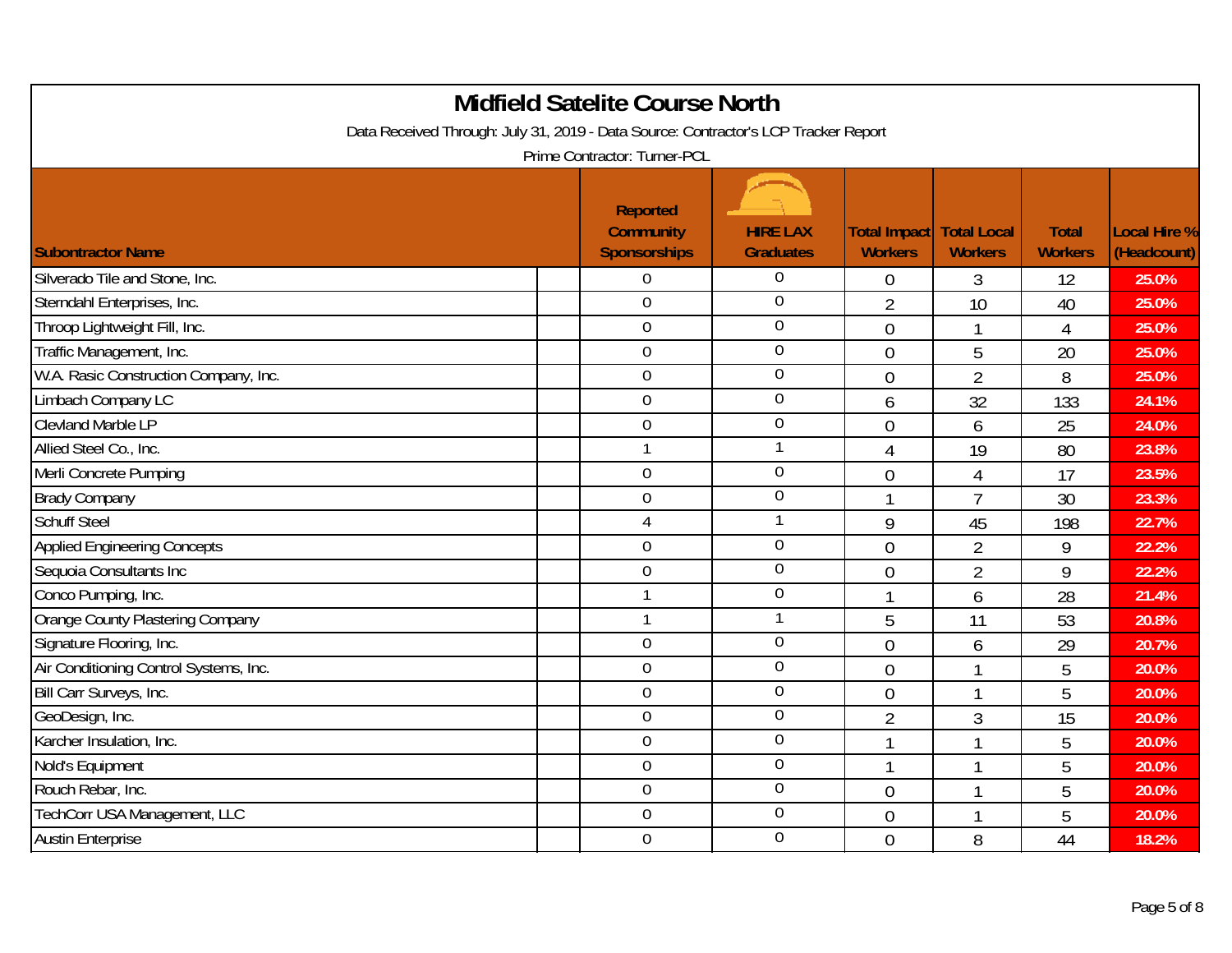| <b>Midfield Satelite Course North</b><br>Data Received Through: July 31, 2019 - Data Source: Contractor's LCP Tracker Report<br>Prime Contractor: Turner-PCL |  |                                                            |                                     |                                       |                                      |                                |                             |  |  |
|--------------------------------------------------------------------------------------------------------------------------------------------------------------|--|------------------------------------------------------------|-------------------------------------|---------------------------------------|--------------------------------------|--------------------------------|-----------------------------|--|--|
| <b>Subontractor Name</b>                                                                                                                                     |  | <b>Reported</b><br><b>Community</b><br><b>Sponsorships</b> | <b>HIRE LAX</b><br><b>Graduates</b> | <b>Total Impact</b><br><b>Workers</b> | <b>Total Local</b><br><b>Workers</b> | <b>Total</b><br><b>Workers</b> | Local Hire %<br>(Headcount) |  |  |
| Sign Age Identity Systems, Inc.                                                                                                                              |  | $\overline{0}$                                             | $\overline{0}$                      | $\overline{0}$                        | $\overline{2}$                       | 11                             | 18.2%                       |  |  |
| Blois Construction, Inc.                                                                                                                                     |  | $\overline{2}$                                             |                                     | $\overline{2}$                        | 9                                    | 50                             | 18.0%                       |  |  |
| Bigge Crane and Rigging Co.                                                                                                                                  |  | $\mathbf 0$                                                | $\boldsymbol{0}$                    | $\overline{2}$                        | 3                                    | 17                             | 17.6%                       |  |  |
| Commercial Scaffolding of CA, Inc.                                                                                                                           |  | $\mathbf 0$                                                | $\boldsymbol{0}$                    | $\overline{0}$                        | $\overline{4}$                       | 23                             | 17.4%                       |  |  |
| Vertical Access, Inc.                                                                                                                                        |  | $\mathbf 0$                                                | $\overline{0}$                      | $\overline{1}$                        | 9                                    | 52                             | 17.3%                       |  |  |
| Martin Bros./Marcowall, Inc.                                                                                                                                 |  | $\mathbf 0$                                                | $\boldsymbol{0}$                    | -1                                    | $\overline{2}$                       | 14                             | 14.3%                       |  |  |
| <b>RR Leonard Company</b>                                                                                                                                    |  | $\mathbf 0$                                                | $\mathbf 0$                         | $\overline{0}$                        | $\mathbf{1}$                         | $\overline{7}$                 | 14.3%                       |  |  |
| Martin Integrated                                                                                                                                            |  | $\mathbf 0$                                                | $\mathbf 0$                         | $\overline{0}$                        | 5                                    | 37                             | 13.5%                       |  |  |
| RMA Group, Inc.                                                                                                                                              |  | $\mathbf 0$                                                | $\mathbf 0$                         | $\mathbf 1$                           | 4                                    | 31                             | 12.9%                       |  |  |
| Ampco North, Inc.                                                                                                                                            |  | $\mathbf 0$                                                | $\mathbf 0$                         | $\overline{0}$                        | $\mathbf{1}$                         | 8                              | 12.5%                       |  |  |
| Pfeiler & Associates Engineers, Inc.                                                                                                                         |  | $\mathbf 0$                                                | $\mathbf 0$                         | $\mathbf 0$                           | $\overline{2}$                       | 16                             | 12.5%                       |  |  |
| RJ Lalonde, Inc.                                                                                                                                             |  | $\overline{0}$                                             | $\overline{0}$                      | $\overline{2}$                        | $\overline{2}$                       | 16                             | 12.5%                       |  |  |
| <b>Badger Daylighting</b>                                                                                                                                    |  | $\mathbf 0$                                                | $\mathbf 0$                         | $\overline{0}$                        | $\overline{2}$                       | 19                             | 10.5%                       |  |  |
| Murray Company                                                                                                                                               |  | $\mathbf 0$                                                | $\overline{0}$                      | $\overline{0}$                        | 6                                    | 60                             | 10.0%                       |  |  |
| J.R. Construction                                                                                                                                            |  | $\mathbf 0$                                                | $\mathbf 0$                         | $\overline{0}$                        | $\mathbf{1}$                         | 11                             | 9.1%                        |  |  |
| Savala Equipment Company, Inc.                                                                                                                               |  | $\mathbf 0$                                                | $\mathbf 0$                         | $\overline{0}$                        | $\overline{2}$                       | 23                             | 8.7%                        |  |  |
| Doty Bros. Construction Co.                                                                                                                                  |  | $\mathbf 0$                                                | $\mathbf 0$                         | $\overline{1}$                        | $\mathbf{1}$                         | 12                             | 8.3%                        |  |  |
| Reliable Construction Services, LLC                                                                                                                          |  | $\mathbf 0$                                                | $\overline{0}$                      | $\overline{0}$                        | $\mathbf{1}$                         | 15                             | 6.7%                        |  |  |
| United Riggers & Erectors, Inc.                                                                                                                              |  | $\overline{0}$                                             | $\mathbf 0$                         | $\overline{0}$                        | 1                                    | 15                             | 6.7%                        |  |  |
| <b>Bragg Crane Service</b>                                                                                                                                   |  | $\boldsymbol{0}$                                           | $\overline{0}$                      | $\overline{0}$                        | $\overline{4}$                       | 66                             | 6.1%                        |  |  |
| <b>Maxim Crane Works</b>                                                                                                                                     |  | $\mathbf 0$                                                | $\boldsymbol{0}$                    | $\mathbf{1}$                          | $\mathbf{1}$                         | 23                             | 4.3%                        |  |  |
| <b>Addison Equipment Rental</b>                                                                                                                              |  | $\overline{0}$                                             | $\mathbf 0$                         | $\overline{0}$                        | $\overline{0}$                       | $\overline{2}$                 | 0.0%                        |  |  |
| Antigo Construction, Inc.                                                                                                                                    |  | $\boldsymbol{0}$                                           | $\theta$                            | $\overline{0}$                        | $\mathbf 0$                          | $\overline{2}$                 | 0.0%                        |  |  |
| ARS Construction Services, Inc. dba Concrete Cutting IntL.                                                                                                   |  | $\mathbf 0$                                                | $\mathbf 0$                         | $\overline{0}$                        | $\overline{0}$                       | $\overline{2}$                 | 0.0%                        |  |  |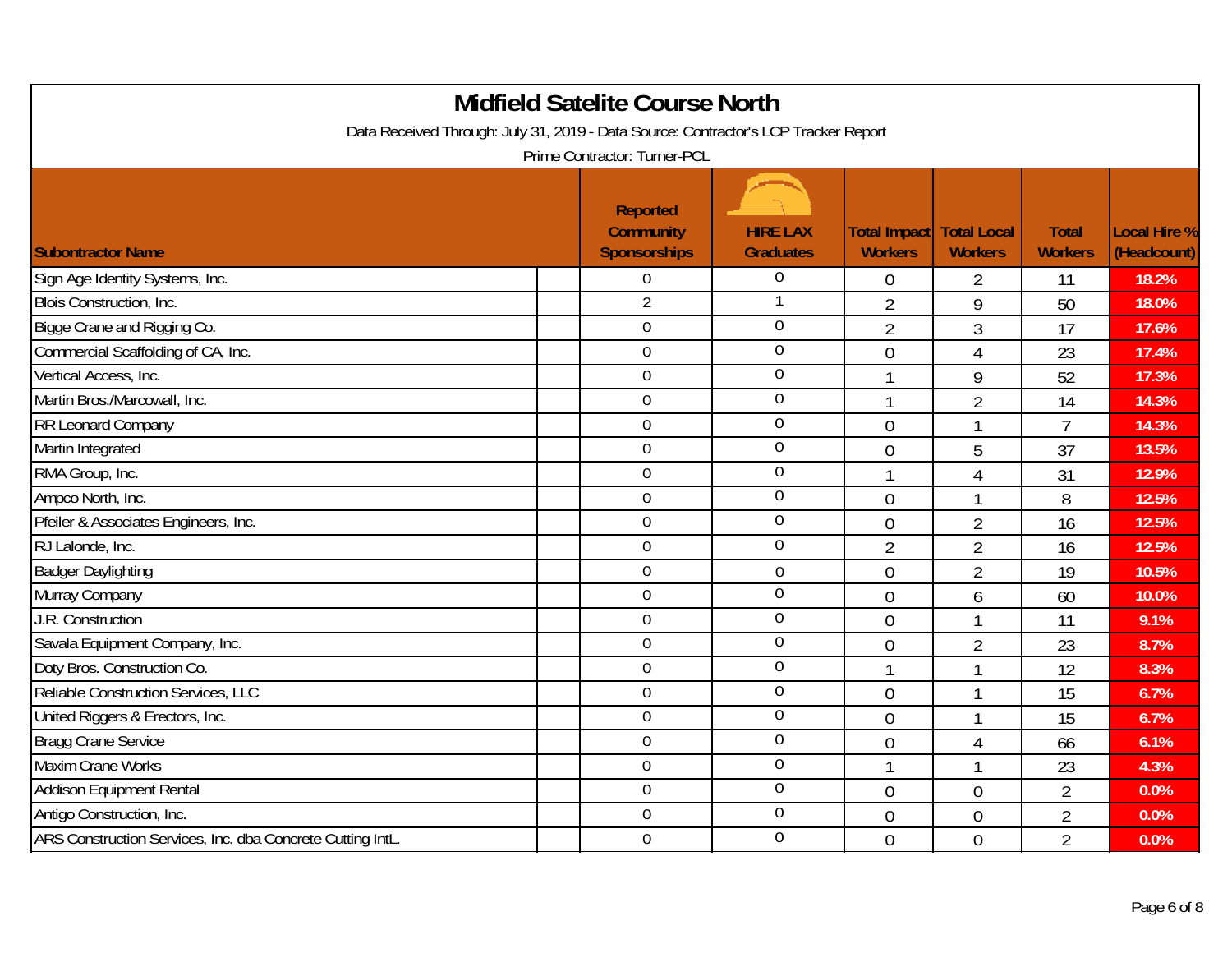| <b>Midfield Satelite Course North</b><br>Data Received Through: July 31, 2019 - Data Source: Contractor's LCP Tracker Report<br>Prime Contractor: Turner-PCL |            |                                                            |                                     |                                       |                                      |                                |                                    |  |  |
|--------------------------------------------------------------------------------------------------------------------------------------------------------------|------------|------------------------------------------------------------|-------------------------------------|---------------------------------------|--------------------------------------|--------------------------------|------------------------------------|--|--|
| <b>Subontractor Name</b>                                                                                                                                     |            | <b>Reported</b><br><b>Community</b><br><b>Sponsorships</b> | <b>HIRE LAX</b><br><b>Graduates</b> | <b>Total Impact</b><br><b>Workers</b> | <b>Total Local</b><br><b>Workers</b> | <b>Total</b><br><b>Workers</b> | <b>Local Hire %</b><br>(Headcount) |  |  |
| Ayala Boring, Inc.                                                                                                                                           |            | $\mathbf 0$                                                | $\overline{0}$                      | $\overline{0}$                        | $\overline{0}$                       | 11                             | 0.0%                               |  |  |
| <b>BHC Crane, LLC</b>                                                                                                                                        |            | $\overline{0}$                                             | $\overline{0}$                      | $\overline{0}$                        | $\overline{0}$                       | 18                             | 0.0%                               |  |  |
| Cascade Drilling, LP                                                                                                                                         |            | $\boldsymbol{0}$                                           | $\mathbf 0$                         | $\mathbf 0$                           | $\boldsymbol{0}$                     | 5                              | 0.0%                               |  |  |
| <b>CATTRAC Construction</b>                                                                                                                                  |            | $\mathbf 0$                                                | $\overline{0}$                      | $\overline{0}$                        | $\overline{0}$                       | $\mathbf{1}$                   | 0.0%                               |  |  |
| Cell Crete Corporation Inc                                                                                                                                   |            | $\overline{0}$                                             | $\overline{0}$                      | $\overline{0}$                        | $\overline{0}$                       | 8                              | 0.0%                               |  |  |
| Century Sweeping, Inc.                                                                                                                                       |            | $\mathbf 0$                                                | $\overline{0}$                      | $\overline{0}$                        | $\overline{0}$                       | 3                              | 0.0%                               |  |  |
| Cindy Trump Inc., dba Lindy's Cold Planing                                                                                                                   |            | $\mathbf 0$                                                | $\overline{0}$                      | $\overline{0}$                        | $\overline{0}$                       | $\overline{2}$                 | 0.0%                               |  |  |
| Connor Concrete Cutting and Coring                                                                                                                           |            | $\overline{0}$                                             | $\overline{0}$                      | $\overline{0}$                        | $\overline{0}$                       | 8                              | 0.0%                               |  |  |
| Crane Rental Service, Inc.                                                                                                                                   |            | $\mathbf 0$                                                | $\mathbf 0$                         | $\overline{0}$                        | $\overline{0}$                       | 42                             | 0.0%                               |  |  |
| D7 Consulting Inc.                                                                                                                                           |            | $\mathbf 0$                                                | $\overline{0}$                      | $\overline{0}$                        | $\overline{0}$                       | 6                              | 0.0%                               |  |  |
| Dean's Certified Welding, Inc.                                                                                                                               |            | $\overline{0}$                                             | $\overline{0}$                      | $\overline{0}$                        | $\overline{0}$                       | 18                             | 0.0%                               |  |  |
| <b>DSM Construction Inc.</b>                                                                                                                                 |            | $\mathbf 0$                                                | $\mathbf 0$                         | $\overline{0}$                        | $\overline{0}$                       | 1                              | 0.0%                               |  |  |
| <b>ECCO Equipment Corporation</b>                                                                                                                            | <b>NEW</b> | $\overline{0}$                                             | $\mathbf 0$                         | $\overline{0}$                        | $\overline{0}$                       | $\mathbf{1}$                   | 0.0%                               |  |  |
| <b>Electro Construction Corp</b>                                                                                                                             |            | $\overline{0}$                                             | $\overline{0}$                      | $\overline{0}$                        | $\overline{0}$                       | $\overline{4}$                 | 0.0%                               |  |  |
| <b>Exsell Sales Associates Inc</b>                                                                                                                           | <b>NEW</b> | $\mathbf 0$                                                | $\mathbf 0$                         | $\overline{0}$                        | $\overline{0}$                       | $\mathfrak{Z}$                 | 0.0%                               |  |  |
| FasTrack Rentals, Inc.                                                                                                                                       |            | $\mathbf 0$                                                | $\overline{0}$                      | $\overline{0}$                        | $\overline{0}$                       | $\overline{2}$                 | 0.0%                               |  |  |
| Fine Grade Equipment, Inc.                                                                                                                                   |            | $\mathbf 0$                                                | $\overline{0}$                      | $\overline{0}$                        | $\overline{0}$                       | 11                             | 0.0%                               |  |  |
| G and S Mechanical USA, Inc.                                                                                                                                 |            | $\mathbf 0$                                                | $\overline{0}$                      | $\theta$                              | $\overline{0}$                       | 5                              | 0.0%                               |  |  |
| G&F Concrete Cutting, Inc.                                                                                                                                   |            | $\mathbf 0$                                                | $\theta$                            | $\overline{0}$                        | $\overline{0}$                       | 1                              | 0.0%                               |  |  |
| Golden State Boring & Pipe Jacking, Inc.                                                                                                                     |            | $\mathbf 0$                                                | $\mathbf 0$                         | $\mathbf 0$                           | $\boldsymbol{0}$                     | 4                              | 0.0%                               |  |  |
| <b>Griffin Contract Dewatering, LLC</b>                                                                                                                      |            | $\mathbf 0$                                                | $\theta$                            | $\overline{0}$                        | $\overline{0}$                       | 5                              | 0.0%                               |  |  |
| <b>Hydraulic Crane LLC</b>                                                                                                                                   |            | $\mathbf 0$                                                | $\mathbf 0$                         | $\overline{0}$                        | $\overline{0}$                       | $\overline{2}$                 | 0.0%                               |  |  |
| <b>JLM</b> Installation                                                                                                                                      |            | $\mathbf 0$                                                | $\mathbf 0$                         | $\theta$                              | $\overline{0}$                       | $\mathbf{1}$                   | 0.0%                               |  |  |
| Karcher Firestopping, Inc.                                                                                                                                   |            | $\mathbf 0$                                                | $\mathbf 0$                         | $\overline{0}$                        | $\overline{0}$                       | $\mathbf{1}$                   | 0.0%                               |  |  |